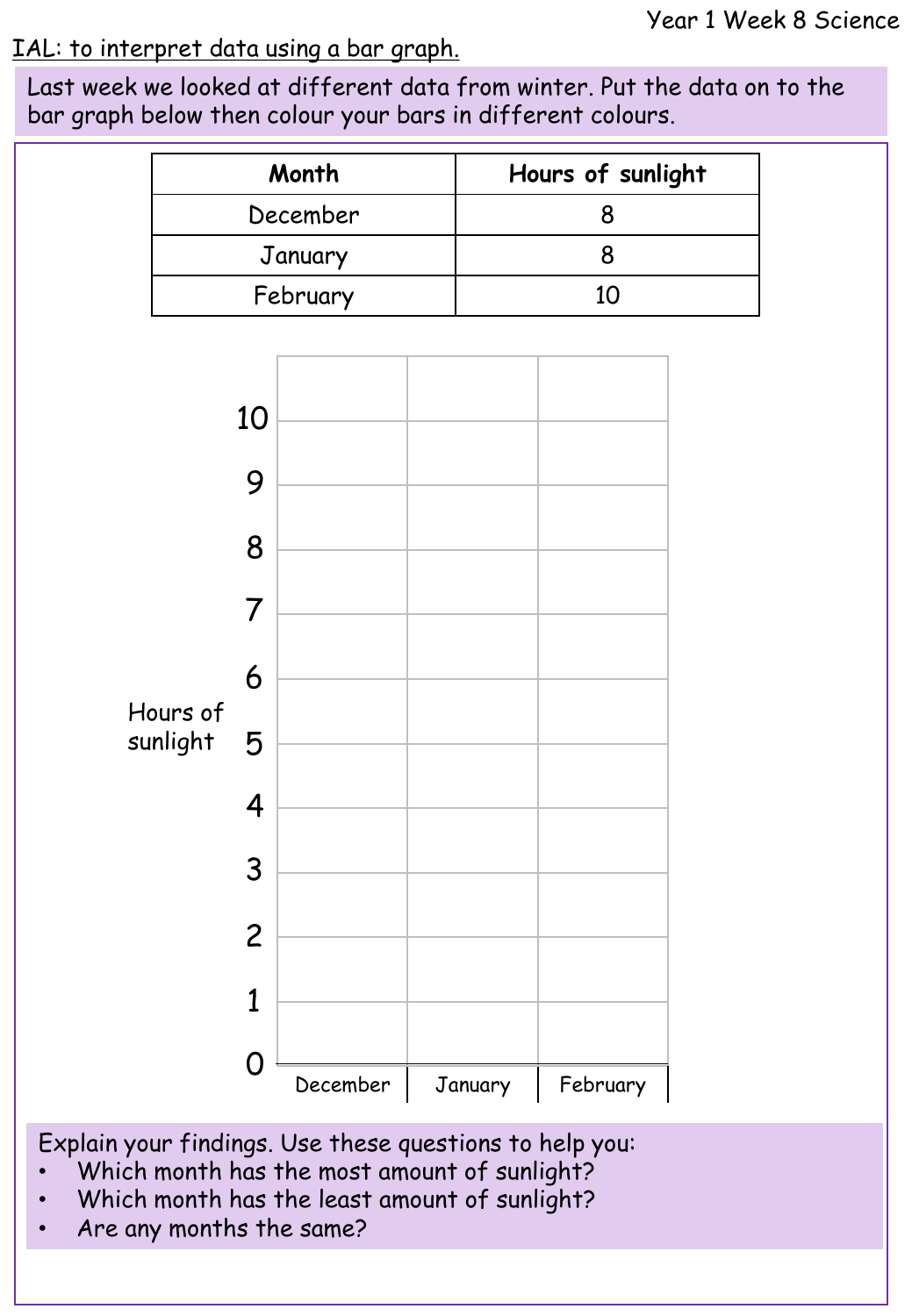Now do the same again for the rainfall data. Use the table to complete the bar graph then colour your bars in different colours.

|                          |                     | Month    |  |              | Amount of rainfall<br>(rounded) |  |
|--------------------------|---------------------|----------|--|--------------|---------------------------------|--|
|                          | December<br>January |          |  | 90mm<br>85mm |                                 |  |
|                          |                     |          |  |              |                                 |  |
|                          | February            |          |  | 150mm        |                                 |  |
|                          | 150mm               |          |  |              |                                 |  |
|                          | 145mm               |          |  |              |                                 |  |
|                          | 140 <sub>mm</sub>   |          |  |              |                                 |  |
|                          | $135$ mm            |          |  |              |                                 |  |
|                          | 130mm               |          |  |              |                                 |  |
| Amount<br>of<br>rainfall | <b>125mm</b>        |          |  |              |                                 |  |
|                          | 120mm               |          |  |              |                                 |  |
|                          | 115mm               |          |  |              |                                 |  |
|                          | 110mm               |          |  |              |                                 |  |
|                          | 105mm               |          |  |              |                                 |  |
|                          | 100mm               |          |  |              |                                 |  |
|                          | <b>95mm</b>         |          |  |              |                                 |  |
|                          | 90mm                |          |  |              |                                 |  |
|                          | 85mm                |          |  |              |                                 |  |
|                          | 80mm                | December |  | January      | February                        |  |

Explain your findings. Use these questions to help you:

- Which month has the most amount of rainfall?
- Which month has the least amount of rainfall?
- Are any months the same?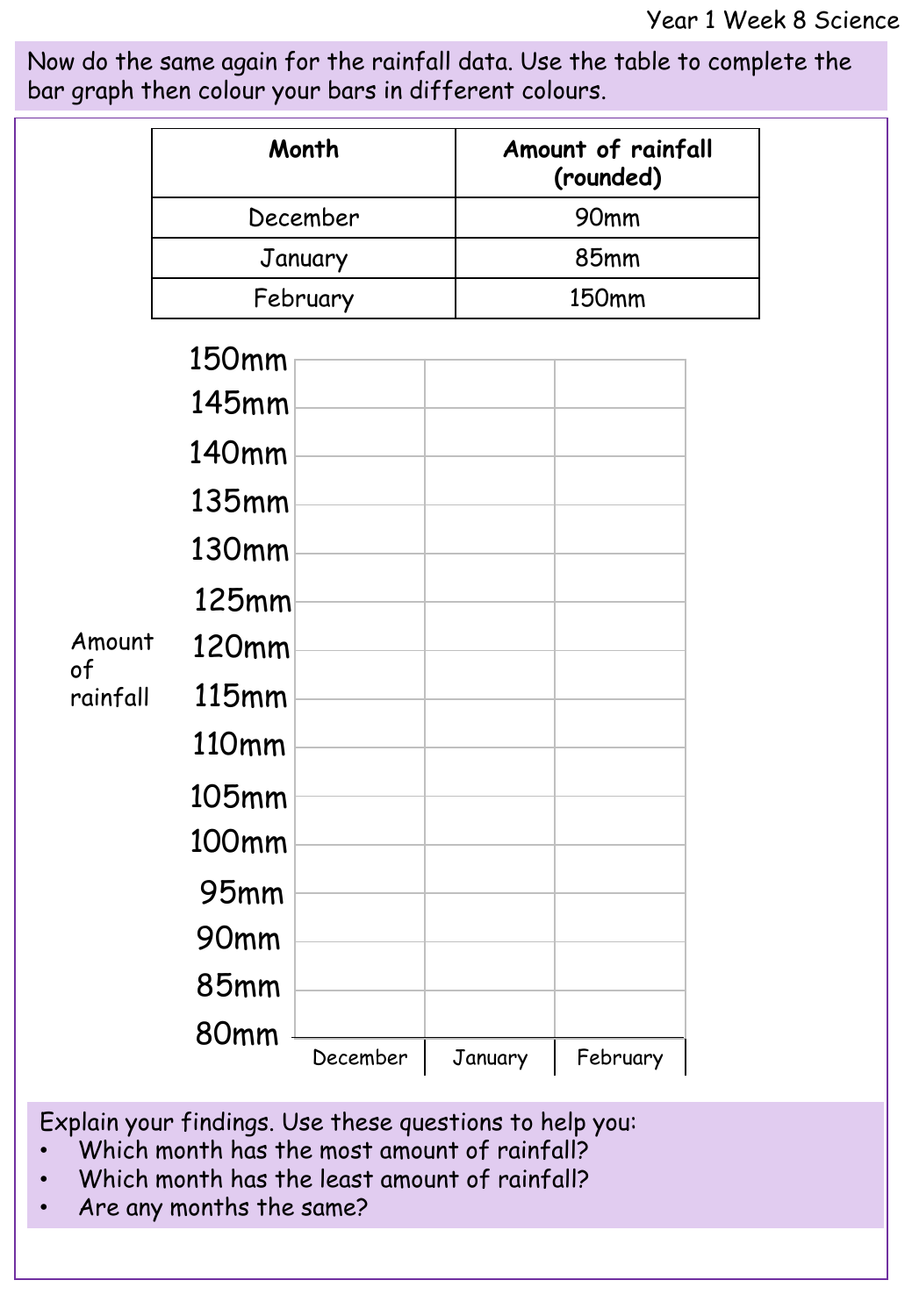Year 1 Week 8 Geography

## IAL: to identify human and physical features.

This week, draw and label your own picture of a seaside. Your picture **must** include the human and physical features listed in the table below.

| human      | physical |
|------------|----------|
| pier       | hill     |
| boats      | sand     |
| lighthouse | sea      |
| shops      | beach    |
|            | cliffs   |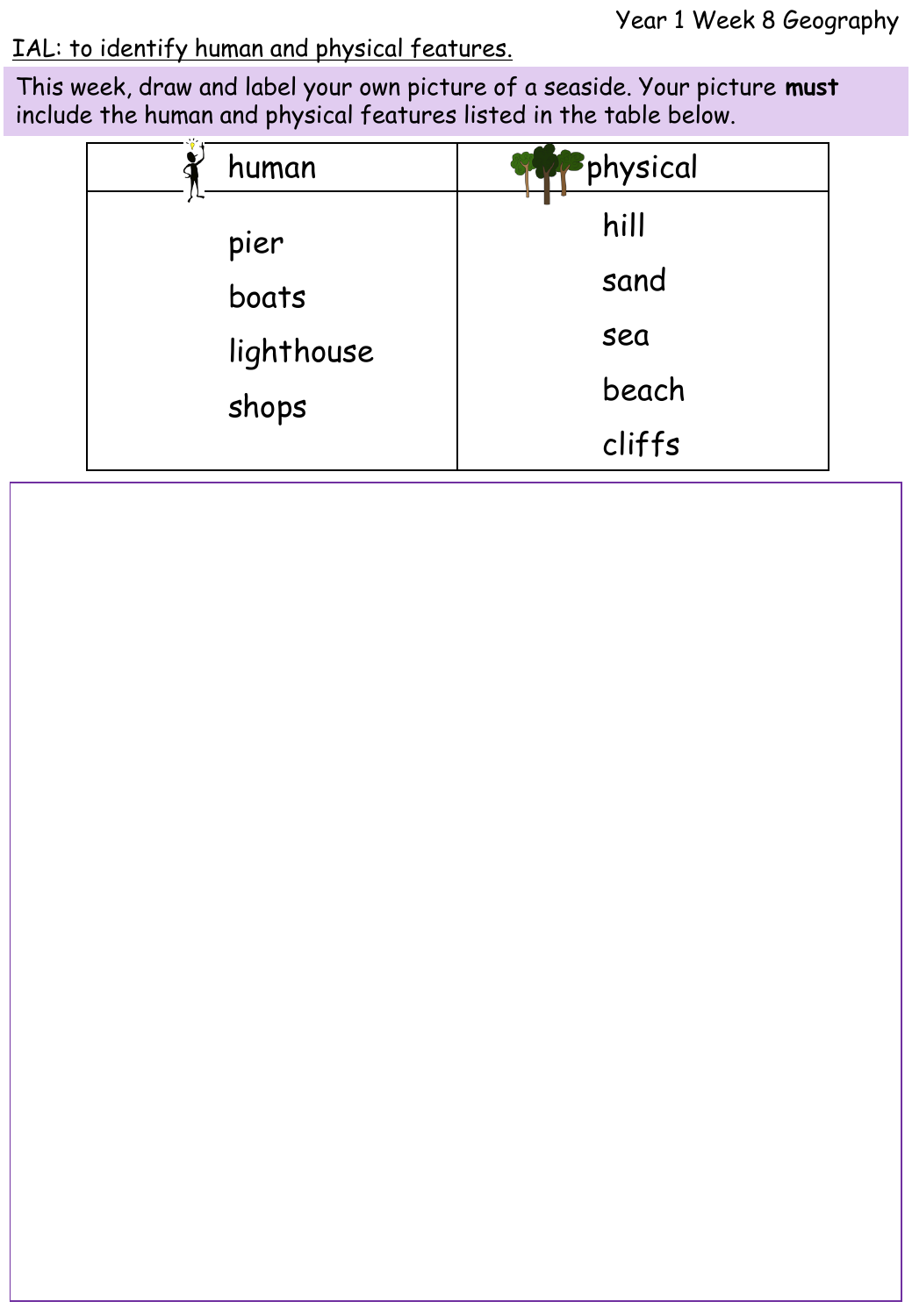IAL: about local significant people.

Below is a fact file about William Webb Ellis, read the information and answer the questions on the following page.

William Webb Ellis was born on 24<sup>th</sup> November 1806 in Manchester. He was the son of James Ellis and Ann Webb and had an older brother called Thomas.

Williams dad died in 1812, leaving his mum to bring up him and his brother. She decided to move to Rugby, so that William and his brother could receive a good education at Rugby School.

William attended the school from 1816 to 1825 and was good at playing sports. In 1823, William went against the rules by catching the ball and running with it during a football match. William is credited with inventing the game of rugby.

The first written rules for the game of rugby were written by three Rugby School pupils and were printed in a small pocket-sized book in 1845. This is where many of the words came from, including 'try.' Since 1987, every four years, players compete for the Rugby World Cup trophy named in his honour.

William went to Oxford university in 1826 and then entered the Church after finishing.

William Webb Ellis passed away on 24<sup>th</sup> January 1872 and is buried in the South of France. His grave was rediscovered in 1958 and has since been renovated by the French Rugby Federation.